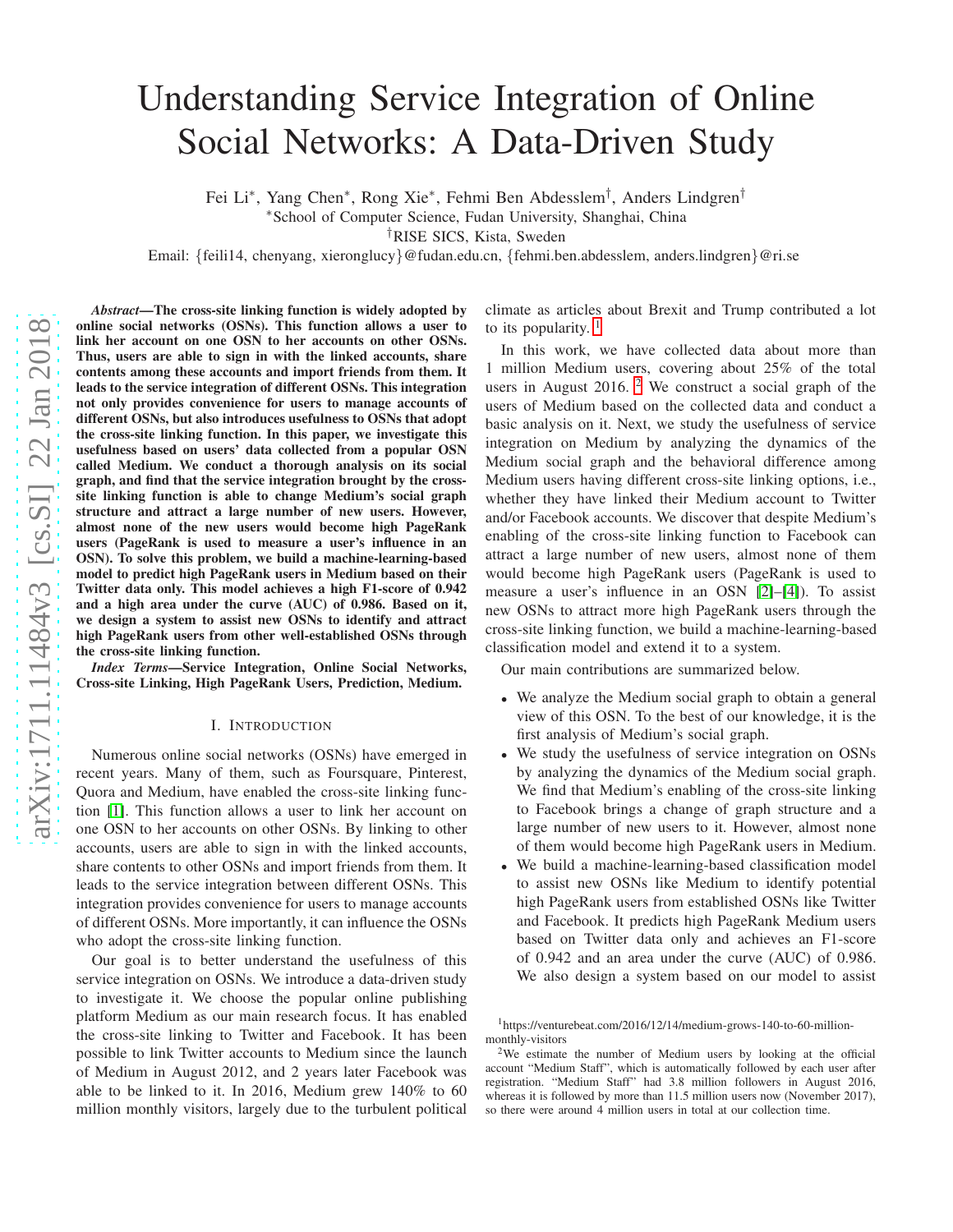TABLE I ANALYSIS OF THE MEDIUM SOCIAL GRAPH

<span id="page-1-3"></span>

| Attribute                           | Definition                                                                 | Value      |
|-------------------------------------|----------------------------------------------------------------------------|------------|
| <b>Nodes</b>                        | Number of nodes                                                            | 1,075,983  |
| Edges                               | Number of edges                                                            | 30,026,896 |
| Zero InDeg Nodes                    | Number of nodes with zero in-degree                                        | 205,734    |
| Zero OutDeg Nodes                   | Number of nodes with zero out-degree                                       | 1.407      |
| Users Following "Medium Staff"      | Number of users who are following the official account "Medium Staff"      | 1,051,242  |
| Users Only Following "Medium Staff" | Number of users who are only following the official account "Medium Staff" | 54,002     |
| Average Clustering Coefficient      | Average of all nodes' local clustering coefficient                         | 0.36       |
| Size of LSCC                        | Number of nodes in the largest strongly connected components               | 838,021    |
| Average Path Length                 | Average length of shortest paths of all nodes pairs in LSCC                | 4.36       |

new OSNs to attract high PageRank users from wellestablished OSNs through the cross-site linking function.

The rest of this paper is organized as follows. We review the related work in Section [II,](#page-1-0) and introduce the Medium data set in Section [III.](#page-1-1) Then, to understand the usefulness of service integration on OSNs, we analyze the collected data in Section [IV.](#page-1-2) Finally, we conclude the work in Section [V.](#page-4-0)

# II. RELATED WORK

<span id="page-1-0"></span>Some previous works studied the integration of different social networks. Zhao *et al.* [\[5\]](#page-5-3) studied a rare online social network (OSN) merge event, i.e. an OSN merged with its largest competitor. In our work, the service integration of OSNs is not a network-level merge like that. It is caused by the sharing of user behaviors and activities among different OSNs through the cross-site linking function.

There are also works that focus on the cross-site linking function. Zhong *et al.* [\[6\]](#page-5-4) studied the function in Pinterest and Last.fm focusing on how social bootstrapping from established OSNs can help engage new users to new OSNs. Chen *et al.* [\[1\]](#page-5-0) found that Foursquare users who have enabled the crosssite linking function are more active than other users. In our work, despite the benefits, we find a shortcoming of Medium's enabling of a new cross-site linking option. Although the option brings a large number of new users from Facebook to Medium, almost none of them become high PageRank users.

Prediction models based on aggregated data of different OSNs have also been studied. Liu *et al.* [\[7\]](#page-5-5) built a model to identify user linkage across different OSNs to obtain more accurate profiling of users. Goga *et al.* [\[8\]](#page-5-6) built a model to detect accounts belonging to the same user in different OSNs with a focus of user privacy. Differently, we build a model to predict high PageRank users of one OSN based on data of the other OSN only. We design a system based on the model to assist new OSNs to attract high PageRank users from other well-established OSNs through the cross-site linking function.

## III. DATA COLLECTION

<span id="page-1-1"></span>From August 14th to 29th in 2016, we collected data of 1.07 million Medium users, which covered about 25% of the total users at that time. We collect users' data by crawling their profile pages which could be accessed by their user



<span id="page-1-5"></span><span id="page-1-4"></span>Fig. 1. Analysis of the Medium Social Graph

names. We use Breadth First Search to collect user names through following relationships between users. For each user, we scraped her following and follower lists, registration timestamp, and cross-site linking option, i.e. whether she has linked her Medium account to Twitter and/or Facebook accounts. We also collect her Twitter profile data if she has linked Medium to her Twitter account. To speed up the crawling process, we developed a distributed web crawler using the crowd crawling framework [\[9\]](#page-5-7) and deployed it on 10 virtual instances of Amazon Web Services.

### IV. DATA ANALYSIS

<span id="page-1-2"></span>In this section, we study the usefulness of service integration between different OSNs based on analysis of the data set described in Section [III.](#page-1-1) First, we present the analysis of the Medium social graph. Then, we study the usefulness of OSN service integration by analyzing the dynamics of the Medium social graph as well as the behavioral difference among Medium users having different cross-site linking options. After that, we propose a classification model to predict high PageRank Medium users based on their Twitter data only.

# *A. Analysis of the Medium Social Graph*

Based on users' following and follower lists in the data set, we construct a large social graph of Medium as a directed graph  $G = (V, E)$ . A node in V represents a user, and an edge in  $E$  represents a following relationship. For any two nodes (users)  $v_1 \in V$  and  $v_2 \in V$ , an edge (connection)  $e \in E$  from  $v_1$  to  $v_2$  indicates that  $v_1$  is following  $v_2$  in Medium. The out-degree/in-degree of a node in  $G$  indicates the number of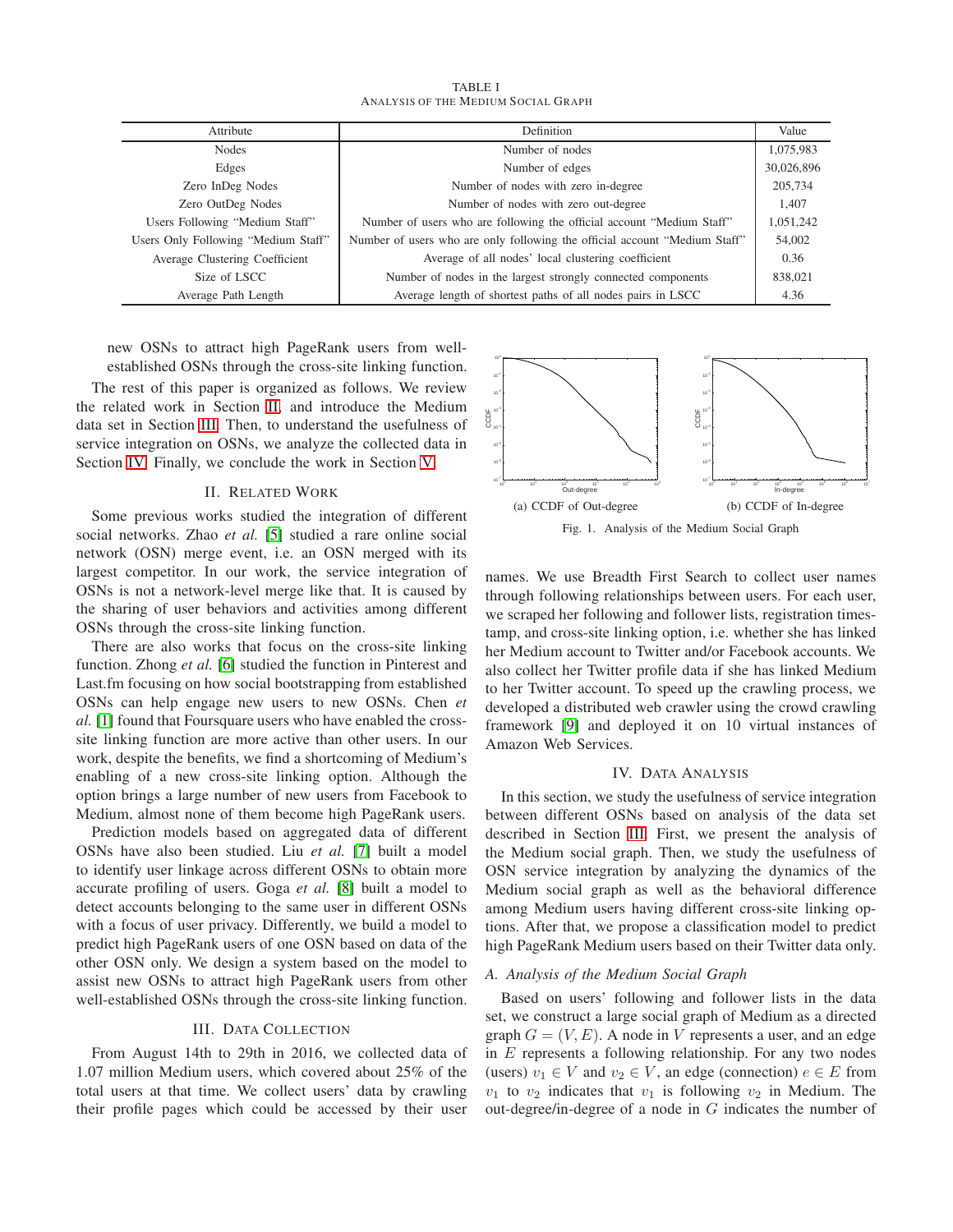followings/followers of the corresponding user in this social graph. The Medium social graph is a weakly connected graph since we use Breadth First Search as the crawling method.

We analyze the Medium social graph by using Stanford Network Analysis Project (SNAP) library [\[10\]](#page-5-8) as shown in Table [I.](#page-1-3) According to the complementary cumulative distribution function (CCDF) of out-degrees and in-degrees in Fig. [1,](#page-1-4) they both resemble the power-law distribution, which is similar to other OSNs (Twitter [\[2\]](#page-5-1), [\[11\]](#page-5-9), Facebook [12] and Google+ [\[13\]](#page-5-10)). The long tail in Fig. [1\(b\)](#page-1-5) represents the huge number of followers of the official account "Medium Staff". In Table [I,](#page-1-3) we can see that 205,734 (19.12%) users have zero follower while 1,407 (0.13%) users have zero following, which implies that a large fraction of Medium users are not very active or has just joined to follow someone else's writings. Among all users, 1,051,242 (97.70%) of them are following "Medium Staff", which proves our estimate of the number of total users in Section [I](#page-0-2) is reasonable. There are also 54,002 (5.02%) users who are only following "Medium Staff", which indicates that these users signed up to Medium just for a trial. Clustering coefficient is a measure of the extent to which nodes in a graph tend to cluster together. The average clustering coefficient in Medium is 0.36, which is much higher than that in other OSNs (0.072 in Twitter [\[14\]](#page-5-11), 0.13 in Facebook [\[15\]](#page-5-12), 0.14 in Renren [\[5\]](#page-5-3)). It indicates that Medium users are densely connected. The largest strongly connected component covers 77.88% of users in the Medium social graph. In the component, the average shortest path length is 4.36, which is similar to other OSNs (4.05 in Twitter [\[11\]](#page-5-9), 4.74 in Facebook [12]). It shows the property of small-world networks [\[16\]](#page-5-13) since it has both a high average clustering coefficient and a small average shortest path length.

# <span id="page-2-6"></span>*B. Analysis of the Usefulness of Service Integration*

In this subsection, we study the usefulness of service integration on Medium by analyzing the dynamics of its social graph and behavioral difference among its users having different cross-site linking options. Users can link their Medium accounts to Twitter and/or Facebook accounts. We assign a "linking option" proposed by Chen *et al.* [\[1\]](#page-5-0) to each Medium user according to their linked accounts. There are four linking options, i.e., "Neither", "TW only", "FB only" and "Both". "Neither" means that the user has not linked her Medium account to any other accounts. "TW only" and "FB only" represent that the user links her Medium account to only Twitter or only Facebook account, respectively. "Both" means that her Medium account has been linked to both Twitter and Facebook accounts. 11.06%, 45.52%, 34.35% and 9.07% of Medium users are assigned with "Neither", "TW only", "FB only" and "Both", respectively. These percentages imply that the cross-site linking function is widely used by Medium users.

However, the distribution of the four linking options changes over time due to the introduction of new linking options. By utilizing the collected registration timestamps of each user, we generate the dynamic distribution of different linking options in Fig. [2\(a\).](#page-2-0) It shows the change of linking option distribution

<span id="page-2-0"></span>

<span id="page-2-2"></span>(a) Dynamic Distribution of Different Linking Options



<span id="page-2-1"></span>



Linking Options

Average Degree

<span id="page-2-4"></span>(c) CDF of Out-degree of Different Linking Options



<span id="page-2-3"></span>(d) CDF of In-degree of Different

Neither TW only FB only Both

Neither TW only FB only Both

<span id="page-2-5"></span>

Fig. 2. Analysis of the Usefulness of Service Integration

from August 2012 to August 2016. We can see that on June 2014, "FB only" users began to grow from nearly zero, which implies that Medium enabled the Facebook linking option around that time. We can also see that some "Both" users have already registered before June 2014, which indicates that some previous "TW only" users connected to their Facebook accounts after the enabling of the "FB" option.

To investigate the usefulness of the service integration of Medium and Facebook, we analyze the dynamics of the Medium social graph. Since we cannot get access to the past social graphs of Medium, we use an approach proposed and validated by Gabielkov *et al.* [\[17\]](#page-5-14) to construct past social graphs. For each month between September 2012 and August 2016, we remove from our data set all users (nodes) registered after that month, and all following relationships (edges) to and from these users (nodes). Then we use the remaining data set to construct the Medium social graph for that month.

We conduct analysis on these past social graphs. Fig. [2\(b\)](#page-2-1) shows the dynamic average degree of the Medium social graph. We can see a significant drop of average degree during September 2014. According to Fig. [2\(a\),](#page-2-0) we conclude that it is caused by a swarm of new users that created Medium accounts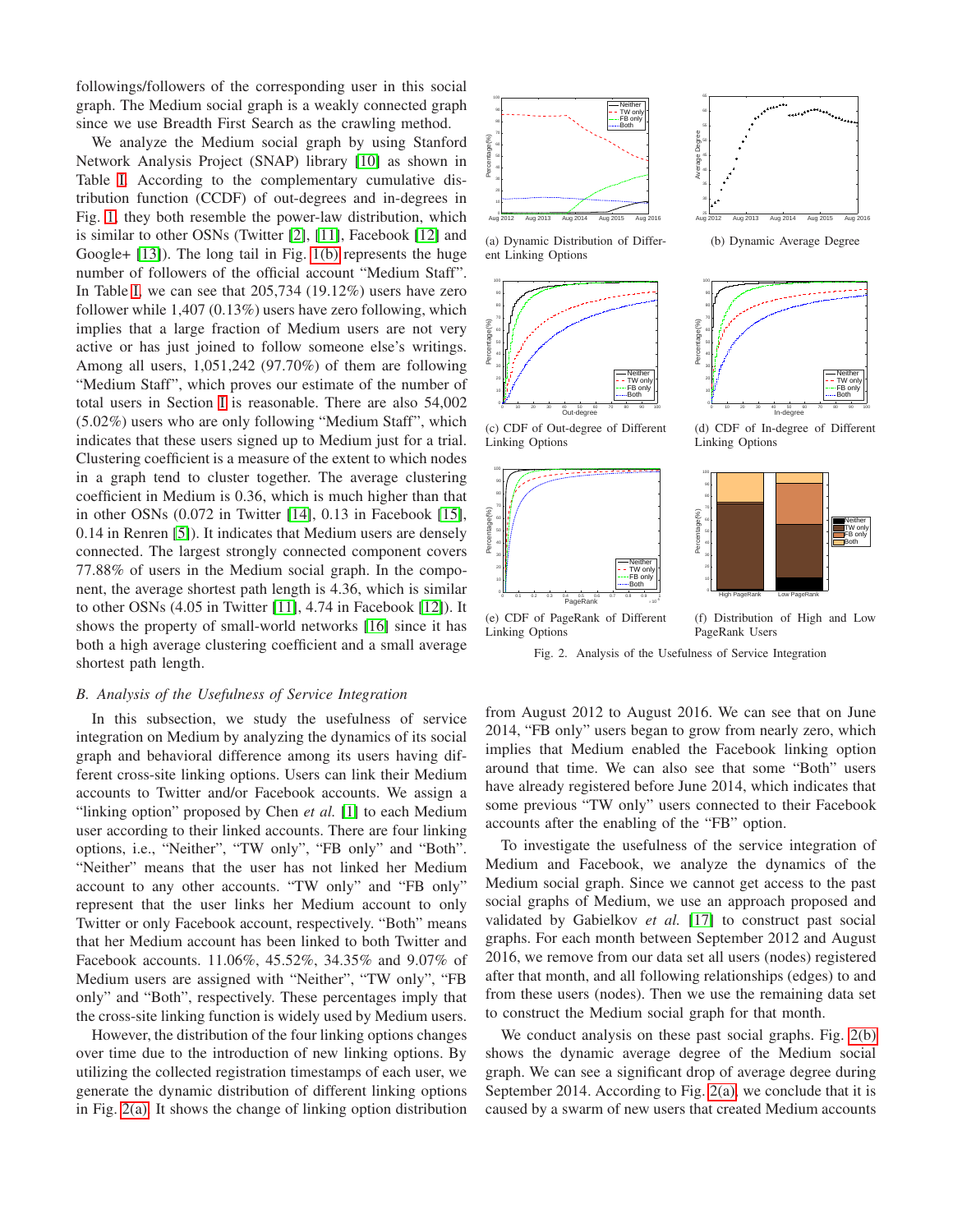because of the new Facebook linking option. Fig. [2\(c\)](#page-2-2) and Fig. [2\(d\)](#page-2-3) show the CDF of out-degree and in-degree number of users having different linking options, respectively. We can see that "FB only" users have lower out-/in-degrees than "TW only users", which explains the drop of average degree.

In our further analysis of behavioral differences among users having different linking options, we find that "FB only" users have less influence than "TW only" users. As in [\[2\]](#page-5-1)–[\[4\]](#page-5-2), PageRank is used to measure a user's influence in an OSN. Fig. [2\(e\)](#page-2-4) shows the CDF of PageRank of Medium users having different linking options. We can see that few "FB only" users have high PageRank. Based on Medium users' PageRank values, we can classify all Medium users into two groups, i.e., "high PageRank users" and "low PageRank users". We find 1% of Medium users have PageRank values larger than 9.1746 × 10<sup>-6</sup>. Thus, we consider a user as a "high PageRank user" if she has a PageRank value over  $9.1746 \times 10^{-6}$ . Otherwise, the user is marked as a "low PageRank user". Then we analyze the distribution of users having different linking options in the two groups. Fig. [2\(f\)](#page-2-5) shows that only 1.25% of high PageRank Medium users are "FB only" users, while "TW only" users cover 72.45% of high PageRank users in Medium, indicating that almost none of the high PageRank users are "FB only" users.

In summary, the usefulness of service integration on Medium can be demonstrated from two perspectives. First, the introduction of new linking option can change the structure of the Medium social graph. Second, it can attract new users to Medium from Facebook. However, almost none of the new users would become high PageRank users in Medium, which is a shortcoming of the service integration.

## *C. Prediction and Attraction of High PageRank Users*

Even if a new OSN has a significant growth in its size, it would become a "ghost town" like Google+ [\[13\]](#page-5-10) if its users are not active enough. Thus it is of vital importance for new OSNs to attract potential high PageRank users as many as possible to enliven their social communities. To achieve this purpose, we build a machine-learning-based classification model to predict high PageRank users in new OSNs using only data of other well-established OSNs. We also design a system based on this model for new OSNs to identify and attract potential high PageRank users from other well-established OSNs through the cross-site linking function.

Our classification model is designed to use a user's data on one OSN to predict her PageRank on the other OSN that the user would join through the cross-site linking function in the future. In Medium's case, we intend to predict high PageRank Medium users defined in Section [IV-B](#page-2-6) based on their Twitter or Facebook data only. Due to the privacy policy and setting of Facebook, it is hard to collect user data from it. Thus we use Twitter data described in Section [III](#page-1-1) to predict the high PageRank Medium users.

Since only the "TW only" and "Both" users have linked to Twitter accounts, our prediction is restricted to these users. We train a classification model by supervised machine learning



<span id="page-3-0"></span>Fig. 3. Comparison between High and Low PageRank Medium Users based on Selected Features

algorithms to predict high PageRank Medium users based on their Twitter data only. We first select six key features from Twitter data in our data set, as listed in Table [III.](#page-4-1)

Before training, we compare high PageRank users and low PageRank users in terms of these features in Fig. [3.](#page-3-0) We find significant differences between these two user groups, indicating that there is a great possibility that a high PageRank Medium user can be identified by these features.

We randomly pick 8,000 high PageRank users and 8,000 low PageRank users to form a training data set, and another 2,000 high PageRank users and 2,000 low PageRank users to form a testing data set. We train different models using the training data set, then evaluate them using the testing data set.

We use numerous machine learning algorithms to train classification models, including XGBoost [\[18\]](#page-5-15), Random Forest, C4.5 Decision Tree, Bayes Net, Naive Bayes, Sequential Minimal Optimization (SMO) [\[19\]](#page-5-16) and Logistic Regression. Besides XGBoost, other algorithms are applied in Weka [\[20\]](#page-5-17).

We apply the following four classical metrics, i.e., precision, recall, F1-score and the area under the curve (AUC), to evaluate the performance of classification models. Precision is the fraction of predicted high PageRank users who are really high PageRank users. Recall is the fraction of high PageRank users who are accurately predicted. F1-score is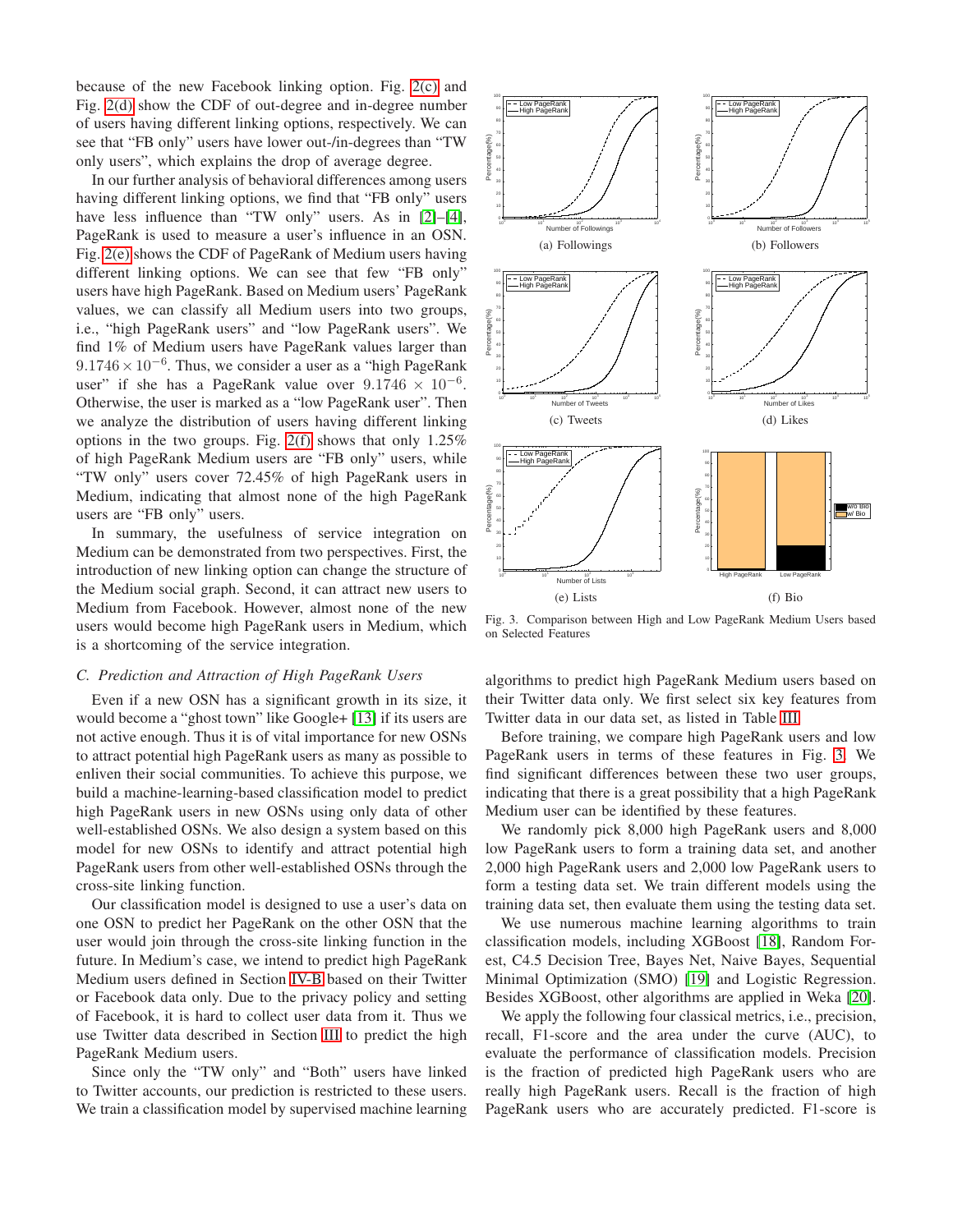<span id="page-4-5"></span>

| Algorithm                      | Parameter                                                     | Precision | Recall | F <sub>1</sub> -score | <b>AUC</b> |
|--------------------------------|---------------------------------------------------------------|-----------|--------|-----------------------|------------|
|                                | learning_rate=0.37, max_depth=6, min_child_weight=1, gamma=0, |           |        |                       |            |
| <b>XGBoost</b>                 | subsample=0.6, colsample_bytree=0.9, alpha=0.005, lambda=1,   | 0.939     | 0.944  | 0.942                 | 0.986      |
|                                | booster=gbtree, objective=multi:softmax/softprob, num class=2 |           |        |                       |            |
| Random Forest                  | 100 trees, features/tree -K=3, max depth -depth=9             | 0.933     | 0.936  | 0.934                 | 0.980      |
| C <sub>4.5</sub> Decision Tree | confidence factor $-C=0.18$ , min instance/leaf $-M=9$        | 0.927     | 0.925  | 0.926                 | 0.959      |
| Bayes Net                      | search algorithm -O=EMBC                                      | 0.909     | 0.936  | 0.922                 | 0.968      |
| Naive Bayes                    | default                                                       | 0.893     | 0.929  | 0.910                 | 0.956      |
| <b>SMO</b>                     | kernel - K=PolyKernel, complexity - C=975                     | 0.940     | 0.868  | 0.903                 | 0.906      |
| Logistic Regression            | number of boosting iterations -I=81                           | 0.944     | 0.848  | 0.893                 | 0.962      |

TABLE II PREDICTION OF HIGH PAGERANK MEDIUM USERS

TABLE III SELECTED FEATURES

<span id="page-4-1"></span>

| Feature          | Description                                        |  |
|------------------|----------------------------------------------------|--|
| Followings       | the number of followings for a user in Twitter     |  |
| <b>Followers</b> | the number of followers for a user in Twitter      |  |
| Tweets           | the number of tweets for a user in Twitter         |  |
| Likes            | the number of likes for a user in Twitter          |  |
| Lists            | the number of lists for a user in Twitter          |  |
| <b>Bio</b>       | 1 if a user enables Twitter biography, 0 otherwise |  |

TABLE IV  $\chi^2$  Statistic

<span id="page-4-6"></span>

| Rank                        | Feature          |          |
|-----------------------------|------------------|----------|
|                             | Lists            | 11484.35 |
| $\mathcal{D}_{\mathcal{L}}$ | <b>Followers</b> | 11461.27 |
| $\mathbf{3}$                | Tweets           | 5395.73  |
| 4                           | Likes            | 4314.13  |
| $\overline{5}$              | Followings       | 3735.51  |
|                             | Bio              | 1469.19  |

defined by the harmonic mean of precision and recall, i.e.,  $F_1 = 2 \cdot \frac{precision \cdot recall}{precision + recall}$ . AUC is the area under the receiver operating characteristic (ROC) curve  $3$ , which equals the probability that a classifier will rank a randomly chosen positive instance higher than a randomly chosen negative one.<sup>[4](#page-4-3)</sup>

For each set of parameters during training, we use 10 fold cross-validation  $5$  to calculate the four metrics. For each algorithm, we carefully tune the parameters and record the "best" parameters which could achieve the highest F1-score. Then we use the "best" parameters to predict high PageRank users using the testing data set.

<span id="page-4-2"></span><sup>3</sup>The receiver operating characteristic (ROC) curve is created by plotting the true positive rate (TPR) against the false positive rate (FPR) at various threshold settings, which illustrates the diagnostic ability of a binary classifier system as its discrimination threshold is varied.

<span id="page-4-3"></span><sup>4</sup>https://en.wikipedia.org/wiki/Receiver\_operating\_characteristic

<span id="page-4-4"></span><sup>5</sup>In 10-fold cross-validation, the training and validation data set is randomly divided into 10 subsets with equal size. Of the 10 subsets, a single subset is retained as the validation data for evaluating the model, and the remaining 9 subsets are used for training. The cross-validation process is repeated 10 times, with each of the 10 subsets used once as the validation data.

Table [II](#page-4-5) shows the performance of each algorithm on the testing data set. We can see that XGBoost performs the best, which achieves an F1-score of 0.942 and an AUC of 0.986. Thus, we conclude that our model can predict high PageRank Medium users based on Twitter data only. We notice that even the simple Logistic Regression has a good performance, which indicates that our feature selection is quite successful.

To evaluate the discriminative power of selected features, we present their rank by  $\chi^2$  (Chi Square) statistic [\[21\]](#page-5-18) in Table [IV.](#page-4-6) We can see that the most powerful features are the number of lists, followers and tweets. The number of followers can partly reflect a user's influence in Twitter. The number of lists and tweets can illustrate a user's activity in Twitter. In short, users tend to perform similarly in Twitter and Medium.

To assist new OSNs to attract more high PageRank users from other well-established OSNs through the cross-site linking function, we design the "High PageRank User Attraction System" based on our prediction model. In Fig. [4,](#page-5-19) A is a new OSN like Medium and  $B$  is an well-established OSN like Twitter and Facebook.  $U$  is a user who has linked her account on  $A$  to her account on  $B$  through the cross-site linking function. A launches "High PageRank User Attraction Service" to attract high PageRank users from  $B$  by the following steps. First, it selects features from  $B$  and trains the "High PageRank" User Prediction Model". Second, it reads U's friends list on  $B$  and collects selected features from  $U$ 's friends' profiles on B. Third, it sends the collected features to "High PageRank User Prediction Model" and gets the prediction results of high PageRank users. Fourth, it places these users in priority when it recommends  $U$  to invite her friends from  $B$  to  $A$ . Thus, the system helps A to purposely attract high PageRank users from B to enliven its social community.

#### V. CONCLUSION AND FUTURE WORK

<span id="page-4-0"></span>This paper provides a comprehensive study of the service integration of online social networks (OSNs). To the best of our knowledge, this is the first work to analyze Medium's social graph. We find that the service integration can change the graph structure of the new OSN, and bring new users from other well-established OSNs to the new one through the crosssite linking function. However, we find that almost none of the new users would become high PageRank users in the new